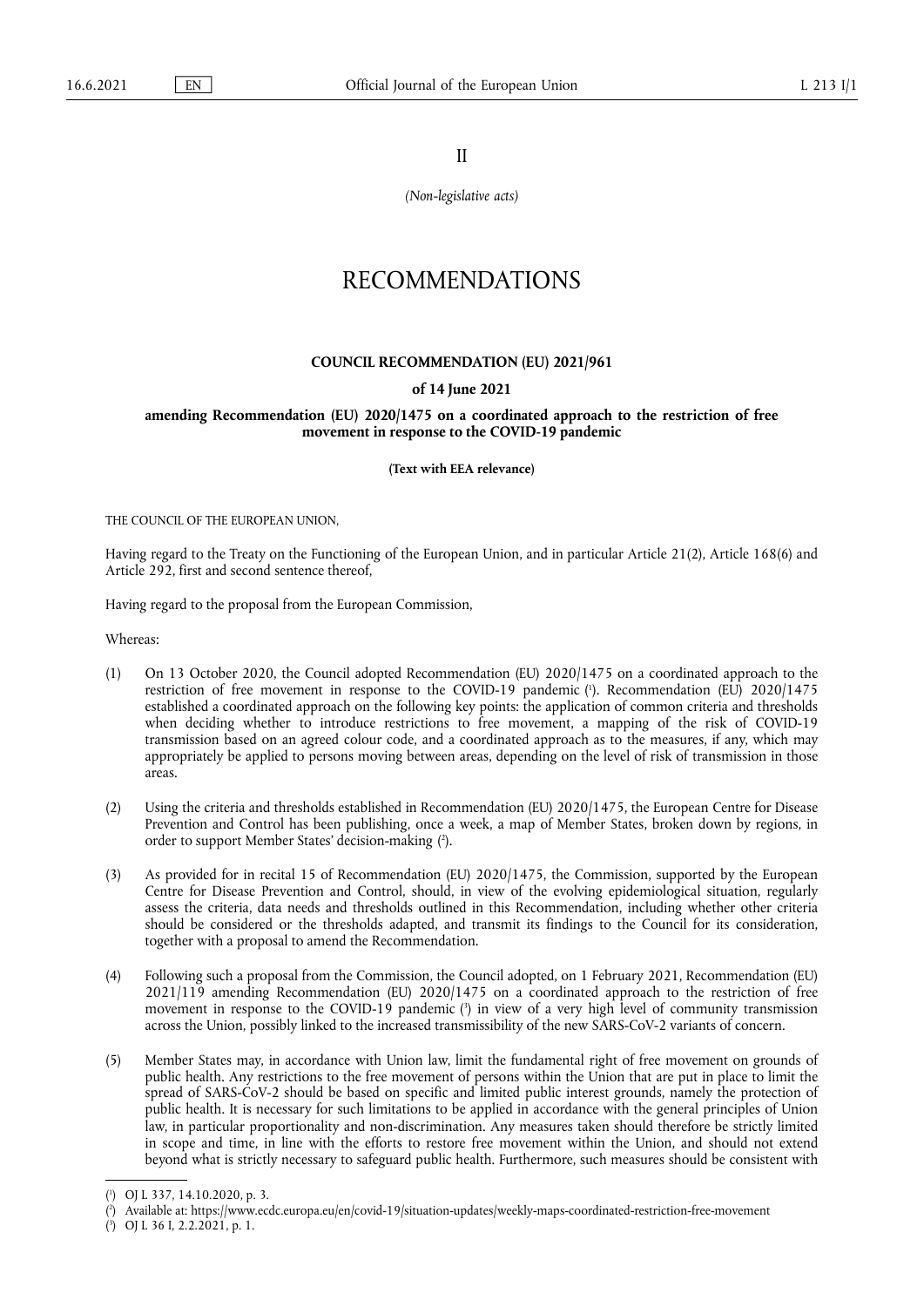measures taken by the Union to ensure the seamless free movement of goods and essential services across the internal market, including the free movement of medical supplies and medical and healthcare personnel through the 'green lane' border crossings referred to in the Commission communication of 23 March 2020 on the implementation of the Green Lanes under the Guidelines for border management measures to protect health and ensure the availability of goods and essential services ( 4 [\).](#page-1-0)

- <span id="page-1-6"></span>(6) To facilitate the exercise of the right to move and reside freely within the territory of the Member States, the European Parliament and the Council have agreed, on 20 May 2021, to establish the EU Digital COVID Certificate, a common framework for the issuance, verification and acceptance of interoperable certificates for COVID-19 vaccination, testing and recovery. The EU Digital COVID Certificate should contribute to facilitating the gradual and coordinated lifting of restrictions to free movement put in place, in accordance with Union law, to limit the spread of SARS-CoV-2. Facilitating freedom of movement is one of the key preconditions for starting an economic recovery.
- <span id="page-1-9"></span><span id="page-1-8"></span><span id="page-1-7"></span>(7) On 20 May 2021, the Council adopted Recommendation (EU) 2021/816 amending Recommendation (EU) 2020/912 on the temporary restriction on non-essential travel into the EU and the possible lifting of such restriction [\(](#page-1-1) 5 ), recommending that Member States ease the restrictions on non-essential travel to the EU, in particular for those third-country nationals who have received the last recommended dose of a COVID-19 vaccine that has been granted a marketing authorisation pursuant to Regulation (EC) No 726/2004 of the European Parliament and of the Council [\(](#page-1-2) 6 ). In addition, Member States have the possibility to allow non-essential travel to the EU of third-country nationals who have received the last recommended dose of a COVID-19 vaccine that has completed the WHO emergency use listing process ( 7 [\).](#page-1-3) Recommendation (EU) 2021/816 also increased the thresholds for the 14-day cumulative COVID-19 case notification rate used to determine the list of non-EU countries from where non-essential travel should be permitted. At the same time, to limit the risk of SARS-CoV-2 variants of concern or interest entering the EU, Recommendation (EU) 2021/816 provides for an 'emergency brake' mechanism, allowing Member States to act quickly and in a coordinated manner to temporarily limit to a strict minimum all travel from affected third countries. Recommendation (EU) 2020/1475 should be adapted to take into account these developments, including the change to the threshold for the case notification rate.
- <span id="page-1-10"></span>(8) In its conclusions of 25 May 2021 (8[\),](#page-1-4) the European Council stated that efforts to ensure a coordinated approach should continue ahead of the summer. In that context, the European Council welcomed the agreement reached on the EU Digital COVID Certificate and called for its rapid implementation. As a next step, with a view to facilitating free movement in the EU, the European Council called for the revision by mid-June of Recommendation (EU) 2020/1475. The European Council also welcomed the adoption of Recommendation (EU) 2021/816.
- <span id="page-1-11"></span>[\(](#page-1-5)9) The EU Digital COVID Certificate Regulation (°) will start applying as of 1 July 2021. As of this date, vaccinated, tested or recovered persons will have a right to obtain an EU Digital COVID certificate, including when they have been vaccinated before the date of application of the EU Digital COVID Certificate Regulation, even if as part of a clinical trial. Recommendation (EU) 2020/1475 should therefore be adapted to make best use of the EU Digital COVID Certificate framework. In particular, EU Digital COVID Certificates ensure safe issuance, verification and acceptance of interoperable vaccination, test and recovery certificates, and certificates issued in line with the EU Digital COVID Certificate Regulation should thus be the primary tool to be used in the context of travel within the EU.
- (10) The EU Digital COVID Certificate Regulation provides for a phasing-in period of six weeks, to give Member States which are unable to issue certificates in a format that complies with this Regulation from its date of application the possibility to continue issuing certificates which are not yet in compliance with the EU Digital COVID Certificate Regulation. During the phasing-in period, such certificates, as well as certificates issued before the date of application of the EU Digital COVID Certificate Regulation, are to be accepted by all Member States provided that they contain the necessary data. For the purposes of Recommendation (EU) 2020/1475, such certificates should thus also be considered as issued in line with the EU Digital COVID Certificate Regulation.

<span id="page-1-0"></span>[<sup>\(</sup>](#page-1-6) 4 ) OJ C 96 I, 24.3.2020, p. 1.

<span id="page-1-1"></span>[<sup>\(</sup>](#page-1-7) 5 ) OJ L 182, 21.5.2021, p. 1

<span id="page-1-2"></span>[<sup>\(</sup>](#page-1-8) 6 ) Regulation (EC) No 726/2004 of the European Parliament and of the Council of 31 March 2004 laying down Community procedures for the authorisation and supervision of medicinal products for human and veterinary use and establishing a European Medicines Agency (OJ L 136, 30.4.2004, p. 1).

<span id="page-1-3"></span>[<sup>\(</sup>](#page-1-9) 7 ) <https://extranet.who.int/pqweb/key-resources/documents/status-covid-19-vaccines-within-who-eulpq-evaluation-process>

<span id="page-1-4"></span>[<sup>\(</sup>](#page-1-10) 8 ) EUCO 5/21.

<span id="page-1-5"></span>[<sup>\(</sup>](#page-1-11) 9 ) Regulation (EU) 2021/953 of the European Parliament and of the Council of 14 June 2021 on a framework for the issuance, verification and acceptance of interoperable COVID 19 vaccination, test and recovery certificates (EU Digital COVID Certificate) to facilitate free movement during the COVID 19 pandemic (OJ L 211, 15.6.2021, p.1).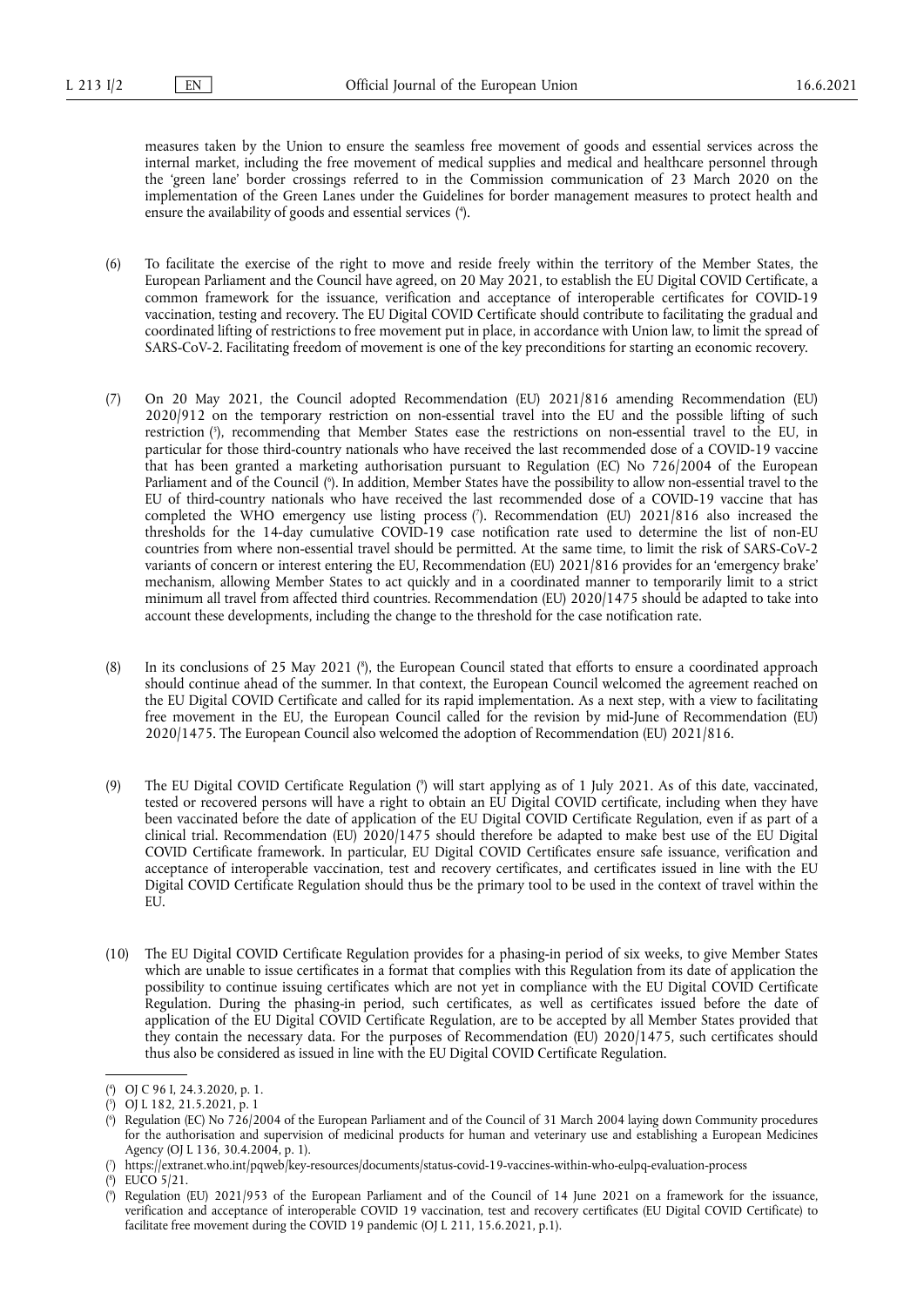- (11) In addition, persons not in the possession of an EU Digital COVID Certificate, in particular because they have been vaccinated before the date of application of the EU Digital COVID Certificate Regulation, should be given every reasonable opportunity to prove by other means that they should benefit from the waiving of relevant restrictions to free movement afforded by a Member State to holders of such certificates.
- <span id="page-2-3"></span>(12) Efforts should be made to ensure a smooth rollout of the EU Digital COVID Certificate. For this purpose, Member States should make use, to the maximum extent possible, of existing possibilities under national law regarding the issuance of COVID-19 certificates to start issuing certificates in a format that is consistent with the EU Digital COVID Certificate Regulation already before its entry into application, based on the technical specifications developed by the Member States in the eHealth Network ( [10\)](#page-2-0). Where national law provides for the verification of COVID-19 certificates, holders of an EU Digital COVID Certificate could already make use of them when travelling. The Commission supports this process by launching the central part of the EU Digital COVID Certificate, the EU gateway storing the public keys needed for the verification of an EU Digital COVID Certificate. Given that no personal data is exchanged via the EU gateway, Member States could make use of its functionality already in advance of the entry into application of the EU Digital COVID Certificate Regulation.
- <span id="page-2-4"></span>(13) Predominantly linked to significant increases in vaccination uptake across the Union, there is a strong and continuous downward trend in the 14-day cumulative COVID-19 case notification rate in the EU/EEA area. The cumulative uptake as of 27 May 2021 of at least one vaccine dose among adults aged 18 years and above has reached 42,8 %, and the cumulative uptake of full vaccination among adults aged 18 years and above has reached 18,9 %. Importantly, the cumulative uptake of full vaccination has reached high levels among priority groups such as persons aged 80 years and above and healthcare workers (<sup>11</sup>). When considering whether to apply restrictions, Member States should take into account the level of protection provided by the increases in vaccination uptake, notably among target groups.
- (14) In view of these positive developments, Member States have started to gradually lift restrictions imposed to limit the spread of SARS-CoV-2, as regards both travel and other activities. To do so in a safe way, many Member States are making use of COVID-19 certificates, covering vaccination, test results and/or recovery. To coordinate the efforts towards a gradual lifting of restrictions to free movement put in place, in accordance with Union law, to limit the spread of SARS-CoV-2, Recommendation (EU) 2020/1475 should be adapted. Taking into account the differences in the epidemiological situation between the areas classified in the different colours established by Recommendation (EU) 2020/1475, and to provide more clarity and certainty to persons travelling within the Union, the restrictions that could be applied by Member States, based on their own decision-making processes, should be further clarified.
- (15) In view of the low infection rates in areas classified as 'orange', no quarantine or self-isolation should be imposed on persons travelling from such areas. Member States could, however, require such travellers to undergo a test for SARS-CoV-2 infection, or offer tests upon arrival.
- <span id="page-2-5"></span>(16) To simplify travel within the Union, standard validity periods for tests for SARS-CoV-2 infection should be established, also taking into account the upcoming rollout of the interoperable EU Digital COVID Certificate. Most Member States already provide that the sampling required for a molecular nucleic acid amplification test (NAAT) must, in order to be eligible, be carried out not more than 72 hours prior to arrival. A shorter validity period of not more than 48 hours is justified for rapid antigen tests listed in Annex I of the common list of COVID-19 rapid antigen tests agreed by the Health Security Committee ( [12\)](#page-2-2), where such tests are accepted by a Member State for the purposes of travel. In both cases, the tests should have been carried out by health professionals or by skilled testing personnel.
- (17) As noted in the EU Digital COVID Certificate Regulation, Member States are encouraged to ensure affordable and widely available testing possibilities to facilitate the exercise of the right to free movement, taking into account that not the entire population has had the opportunity to be vaccinated yet. The use of rapid antigen tests would serve to facilitate the issuance of test result certificates on an affordable basis. The Commission has also declared that it would mobilise EUR 100 million to support Member States in providing affordable tests.

<span id="page-2-0"></span><sup>(</sup> [10\)](#page-2-3) Available at: [https://ec.europa.eu/health/ehealth/covid-19\\_en](https://ec.europa.eu/health/ehealth/covid-19_en)

<span id="page-2-1"></span><sup>(</sup> [11\)](#page-2-4) <https://vaccinetracker.ecdc.europa.eu/public/extensions/COVID-19/vaccine-tracker.html#uptake-tab>

<span id="page-2-2"></span><sup>(</sup> [12\)](#page-2-5) Available at: [https://ec.europa.eu/health/sites/default/files/preparedness\\_response/docs/covid-19\\_rat\\_common-list\\_en.pdf](https://ec.europa.eu/health/sites/default/files/preparedness_response/docs/covid-19_rat_common-list_en.pdf)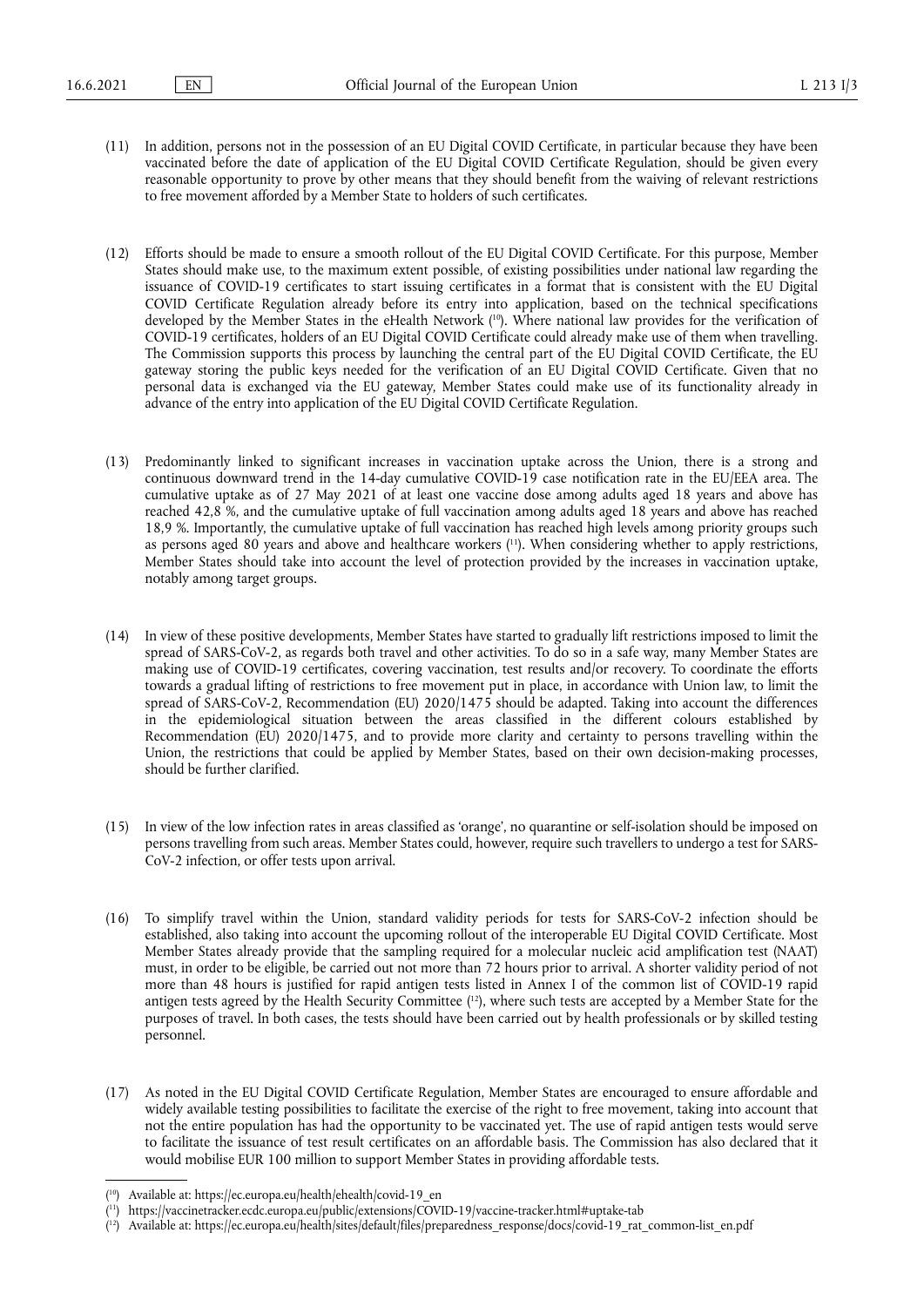- (18) Persons travelling from areas classified as 'red' could still be required to undergo quarantine or self-isolation, unless they are in the possession of a test certificate falling within the standard validity periods. Persons not in the possession of such a test certificate could be required to undergo a test for SARS-CoV-2 infection upon arrival and, where necessary, to quarantine or self-isolate until a negative test result is obtained.
- (19) Mandatory quarantine or self-isolation imposed on persons arriving from other Member States constitutes a significant restriction to free movement. It should be imposed only where absolutely necessary to protect public health, for example because the person concerned arrives from an area classified as 'red' without a test for SARS-CoV-2 infection, because the person concerned arrives from an area classified as 'dark red', or where a high prevalence of SARS-CoV-2 variants of concern or interest have been reported. Persons undergoing travel-related quarantine or self-isolation in such situations should be able to shorten its duration if a negative test result is obtained five to seven days after arrival, unless the traveller develops symptoms of COVID-19 or arrives from an area with a high prevalence of SARS-CoV-2 variants of concern or interest.
- <span id="page-3-5"></span><span id="page-3-4"></span>(20) SARS-CoV-2 variants remain a cause for concern and should be taken into account by Member States in the context of restrictions to free movement in response to the COVID-19 pandemic. The European Centre for Disease Prevention and Control regularly assesses new evidence on variants detected through epidemic intelligence, rulesbased genomic variant screening, or other scientific sources ( [13\).](#page-3-0) This covers, in particular, variants of concern, for which clear evidence is available indicating a significant impact on transmissibility, severity and/or immunity that is likely to have an impact on the epidemiological situation in the EU/EEA, and variants of interest, for which evidence is available on genomic properties, epidemiological evidence or in-vitro evidence that could imply a significant impact on transmissibility, severity and/or immunity, realistically having an impact on the epidemiological situation in the EU/EEA. To provide an overview of the proportion of variants of concern and variants of interest in the EU/EEA together with sequencing volumes, the European Centre for Disease Prevention and Control makes available a 'SARS-CoV-2 variants dashboard' ( [14\)](#page-3-1). To obtain timely and accurate information on the emergence and circulation of SARS-CoV-2 variants of concern or interest, the European Centre for Disease Prevention and Control recommends that Member States' sequencing volumes should meet a recommended level of at least 10 % or 500 sequences of SARS-CoV-2-positive cases sequenced per week, as was also noted in the Communication from the Commission to the European Parliament, the European Council and the Council on a united front to beat COVID-19 ( [15\)](#page-3-2). Insufficient sequencing volume results in poor ability to detect circulating variants of concern before they have an impact on the overall epidemiological situation. At the same time, it is important that Member States take into account the differences in sequencing volume, so as not to discourage high levels of sequencing.
- <span id="page-3-6"></span>(21) It is thus appropriate to continue to strongly discourage all non-essential travel to and from areas classified as 'dark red', to and from areas with a high prevalence of SARS-CoV-2 variants of concern or interest, especially variants that increase transmissibility, disease severity or affect vaccine efficacy, and to and from areas with an unknown prevalence due to insufficient sequencing volume.
- (22) Persons who are vaccinated and persons who have recovered from COVID-19 in the previous six months seem to have a reduced risk of infecting people with SARS-CoV-2, according to current and still evolving scientific evidence. The free movement of persons who, according to sound scientific evidence, do not pose a significant risk to public health, for example because they are immune to and cannot transmit SARS-CoV-2, should not be restricted, as such restrictions would not be necessary to achieve the objective of protecting public health. Where the epidemiological situation allows, such persons should not be subject to additional restrictions to free movement linked to the COVID-19 pandemic, such as travel-related testing for SARS-CoV-2 infection or travel-related self-isolation or quarantine, unless such additional restrictions are, according to the latest available scientific evidence, in line with the precautionary principle, necessary and proportionate for the purpose of safeguarding public health, and nondiscriminatory.
- (23) Many Member States already exempt or are planning to exempt vaccinated persons from restrictions to free movement within the Union, and the upcoming rollout of the interoperable EU Digital COVID Certificate will make it easier for travellers to prove that they have been vaccinated. According to interim guidance on the benefits of full vaccination against COVID-19 for transmission and implications for non-pharmaceutical interventions published by the European Centre for Disease Prevention and Control on 21 April 2021 ( [16\)](#page-3-3), requirements for testing and quarantine of travellers, where implemented, can be waived or modified for fully vaccinated individuals as long as

<span id="page-3-7"></span><span id="page-3-0"></span><sup>(</sup> [13\)](#page-3-4) <https://www.ecdc.europa.eu/en/covid-19/variants-concern>

<span id="page-3-1"></span><sup>(</sup> [14\)](#page-3-5) <https://www.ecdc.europa.eu/en/covid-19/situation-updates/variants-dashboard>

<span id="page-3-2"></span><sup>(</sup> [15\)](#page-3-6) COM(2021) 35 final.

<span id="page-3-3"></span><sup>(</sup> [16\)](#page-3-7) Available at: [https://www.ecdc.europa.eu/sites/default/files/documents/Interim-guidance-benefits-of-full-vaccination-against-COVID-](https://www.ecdc.europa.eu/sites/default/files/documents/Interim-guidance-benefits-of-full-vaccination-against-COVID-19-for-transmission-and-implications-for-non-pharmaceutical-interventions.pdf)[19-for-transmission-and-implications-for-non-pharmaceutical-interventions.pdf](https://www.ecdc.europa.eu/sites/default/files/documents/Interim-guidance-benefits-of-full-vaccination-against-COVID-19-for-transmission-and-implications-for-non-pharmaceutical-interventions.pdf)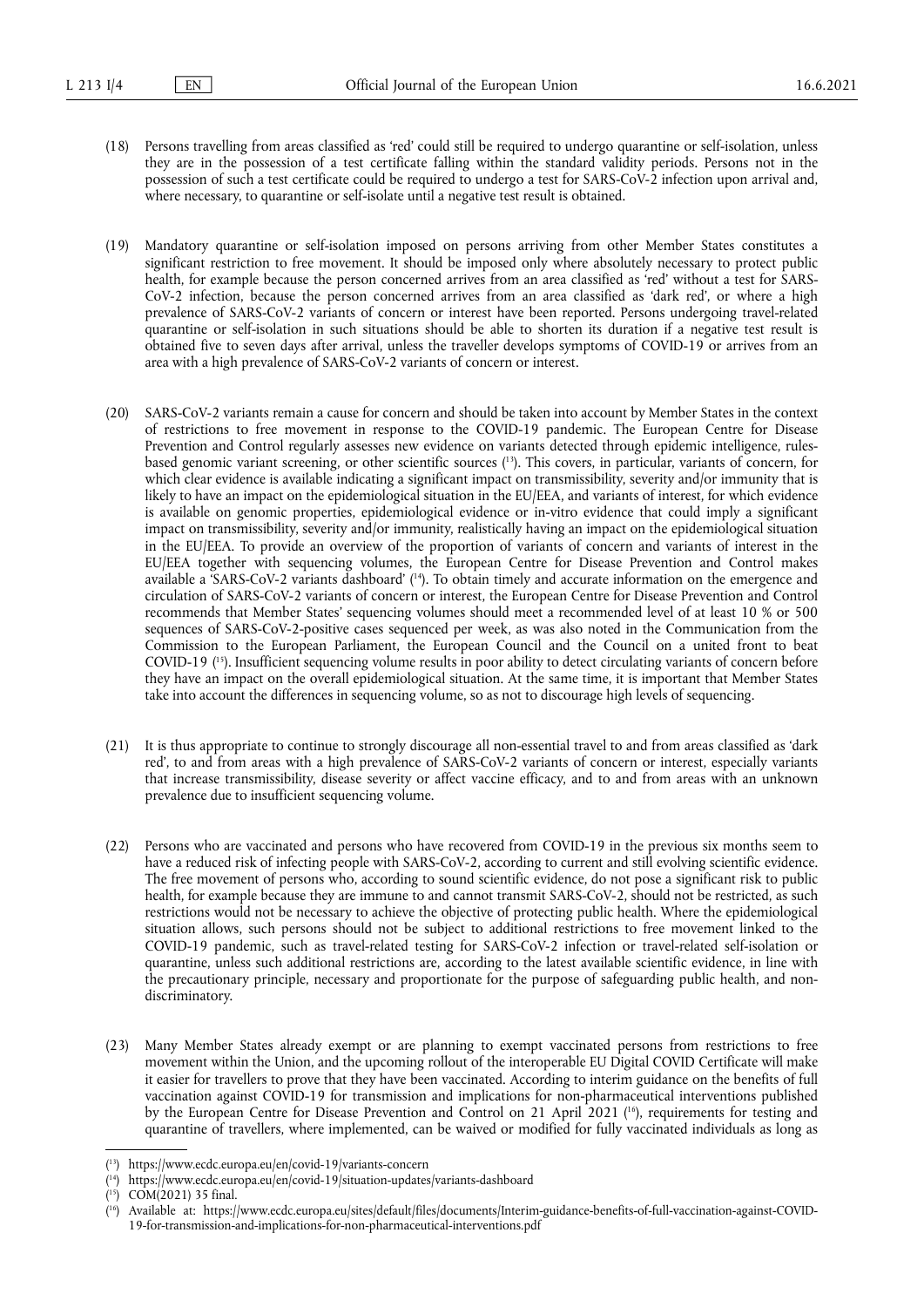there is no or very low level of circulation of variants of concern or interest in the community in the country of origin. This is because the likelihood that a fully vaccinated traveller will pose a risk for onward transmission of COVID-19 is assessed as very low, unless increased by factors such as high prevalence of variants of concern or interest. As a result, individuals who are fully vaccinated with a COVID-19 vaccine that has been granted a marketing authorisation pursuant to Regulation (EC) No 726/2004 should not be subject to additional travelrelated testing for SARS-CoV-2 infection or travel-related self-isolation or quarantine when moving within the Union. At the same time, in the current epidemiological situation in the EU/EEA, in public spaces and in large gatherings, including during travel, non-pharmaceutical interventions such as physical distancing, the wearing of facemasks and hand and respiratory hygiene should be maintained irrespective of the vaccination status of the individual.

- (24) To simplify travel within the Union, a common understanding of the conditions under which vaccinated persons should be exempted from travel restrictions should be established. Vaccinated persons should be exempted from restrictions once at least 14 days have passed since full vaccination. Persons who have received the second dose in a 2-dose COVID-19 vaccine series, including where two doses of different COVID-19 vaccines have been administered according to national vaccination strategies, and persons who have received a single dose vaccine should be considered as fully vaccinated.
- <span id="page-4-1"></span>(25) To achieve rapid vaccination rollout, some Member States have put in place policies to vaccinate as many people in the groups at high risk of severe COVID-19 as possible. Another recommendation is that only one dose of vaccine (in a two-dose schedule) should be given to individuals who have previously been infected with SARS-CoV-2. According to a report from the European Centre for Disease Prevention and Control of 6 May 2021, nine out of 23 responding EU/EEA countries are recommending a single dose for those previously infected (for vaccines that have a two-dose schedule) ( [17\).](#page-4-0) There is emerging evidence that for those individuals who have been previously infected with SARS-CoV-2, a single dose of Comirnaty and COVID-19 Vaccine Moderna (mRNA vaccines) elicits similar or higher antibody, B-cell and T-cell responses when compared to individuals that have not previously been infected. In addition, some studies have reported that a single vaccine dose in previously infected individuals appears to generate similar antibody, B-cell and T-cell responses to those found in non-infected individuals who have received two vaccine doses. There is also emerging evidence of higher antibody levels after one dose of the Vaxzevria vaccine in previously infected individuals compared to one dose in non-previously infected individuals and a single dose in previously infected individuals appears to generate similar antibody responses to those found in non-infected individuals who received two doses of vaccine. Without prejudice to Member States' competence to set their vaccination strategies, a person having received a single dose of a 2-dose COVID-19 vaccine that has been granted a marketing authorisation pursuant to Regulation (EC) No 726/2004 after having previously been infected with SARS-CoV-2 should also be considered, in a travel context, as fully vaccinated, where it is indicated in the vaccination certificate that the vaccination course has been completed following the administration of one dose.
- (26) Member States could also lift restrictions in other settings. In accordance with the first sub-paragraph of Article 5(5) of EU Digital COVID Certificate Regulation, where Member States accept proof of vaccination in order to waive restrictions to free movement also in other situations, for example after the first dose in a 2-dose series, they should also accept, under the same conditions, vaccination certificates for a COVID-19 vaccine covered by the first subparagraph of Article 5(5) of that Regulation. Member States should also be able to accept, for the same purpose, vaccination certificates issued for a COVID-19 vaccine covered by the second sub-paragraph of Article 5(5) of EU Digital COVID Certificate Regulation.
- (27) Accumulating evidence supports recommending that people who have recovered from laboratory-confirmed COVID-19 do not need additional travel-related testing for SARS-CoV-2 infection or travel-related self-isolation or quarantine at least within the first 180 days of the first positive NAAT test, provided that non-pharmaceutical interventions such as physical distancing, the wearing of face masks and hand and respiratory hygiene are maintained. As a result, many Member States already exempt or are planning to exempt recovered persons from restrictions to free movement within the Union, and the upcoming rollout of the interoperable EU Digital COVID Certificate will make it easier for travellers to prove that they have recovered after a positive NAAT test for SARS-CoV-2 infection.

<span id="page-4-0"></span><sup>(17)</sup> Available at: [https://www.ecdc.europa.eu/en/publications-data/overview-implementation-covid-19-vaccination-strategies-and](https://www.ecdc.europa.eu/en/publications-data/overview-implementation-covid-19-vaccination-strategies-and-vaccine-deployment)[vaccine-deployment](https://www.ecdc.europa.eu/en/publications-data/overview-implementation-covid-19-vaccination-strategies-and-vaccine-deployment)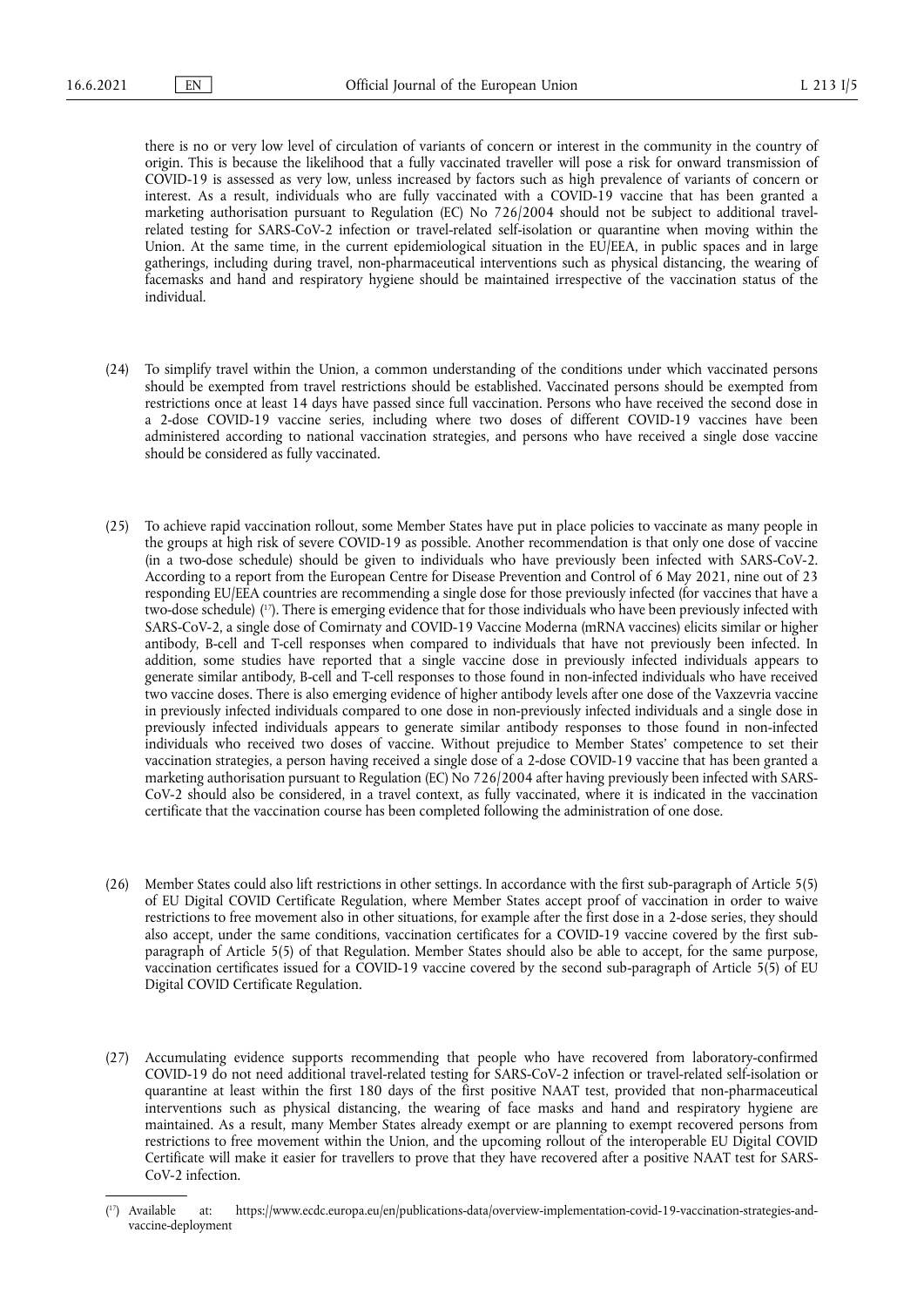- (28) In line with the precautionary approach, an 'emergency brake' mechanism should be established, according to which Member States should again require holders of vaccination certificates or certificates of recovery to undergo a test for SARS-CoV-2 infection and/or quarantine/self-isolation if the epidemiological situation in a Member State or in a region within a Member State deteriorates rapidly, in particular where a high prevalence of SARS-CoV-2 variants of concern or interest that increase transmissibility or disease severity or affect vaccine efficacy has been reported. Article 11(2) of EU Digital COVID Certificate Regulation provides that in such situations, the Member State concerned is to inform the Commission and the other Member States accordingly, if possible 48 hours in advance of the introduction of such new restrictions. To ensure coordination, in particular where restrictions are imposed due to a new SARS-CoV-2 variants of concern or interest, the Council, in close cooperation with the Commission, should, on the basis of such information, be tasked to review the situation in a coordinated manner.
- (29) To ensure unity of travelling families, minors travelling with their parent or parents or with another person accompanying them should not be required to undergo travel-related quarantine/self-isolation where no such requirement is imposed on the accompanying person, for example because they are in the possession of a vaccination certificate or a certificate of recovery. In addition, children under the age of 12 years should be exempt from the requirement to undergo travel-related tests for SARS-CoV-2 infection.
- (30) Member States are encouraged to facilitate, as far as possible, travel from the Overseas Countries or Territories referred to in Article 355 (2) TFEU and listed in Annex II thereto or the Faroe Islands.
- <span id="page-5-2"></span>(31) Contact tracing is a central pillar of the fight against the spread of the virus, especially in connection with the emergence of new variants. At the same time, effective and timely contact tracing is more challenging when it needs to be performed across borders and for high volumes of passengers travelling close to each other. To address this, Member States should consider requiring persons entering their territory through collective transport modes with pre-assigned seat or cabin to submit Passenger Locator Forms (PLF) in accordance with data protection requirements, in particular when they are tested only upon arrival. For this purpose, a common Digital Passenger Locator Form ( [18\)](#page-5-0) has been developed by the EU Healthy Gateways for possible use by Member States. Member States should be encouraged to join the PLF Exchange Platform, which is part of the Early Warning and Response System, to enhance their cross-border contact tracing capabilities for all transport modes. The PLF exchange platform will enable the secure, timely and effective exchange of data between the competent authorities of the Member States, by enabling them to transmit information from their existing national digital PLF systems and relevant epidemiological information to other competent authorities in an interoperable and automatic manner. For this purpose, the Commission adopted, on 27 May 2021, Commission Implementing Decision amending Implementing Decision (EU) 2017/253 as regards alerts triggered by serious cross-border threats to health and for the contact tracing of passengers identified through Passenger Locator Forms ( [19\).](#page-5-1)
- <span id="page-5-3"></span>(32) Member States should be encouraged to publish relevant information also in a machine-readable format in order to facilitate the processing by stakeholders, such as transport operators cross-border passenger transport services operators.
- (33) In view of the evolving epidemiological situation, and as more relevant scientific evidence becomes available, including on the need for repeated immunisation to provide protection against emerging variants or the need to receive booster doses at regular intervals, the Commission, supported by the European Centre for Disease Prevention and Control, should continue to regularly review this Recommendation, in particular once a significant level of vaccination uptake has been reached. This review should also assess the criteria, data needs and thresholds outlined in this Recommendation, including whether other criteria should be considered, such as testing rate, hospitalisation rates, vaccination uptake and sequencing volume, or the thresholds adapted, and transmit its findings to the Council for its consideration, together with a proposal to amend the Recommendation, where necessary,

HAS ADOPTED THIS RECOMMENDATION:

Council Recommendation (EU) 2020/1475 on a coordinated approach to the restriction of free movement in response to the COVID-19 pandemic is amended as follows:

- 1. In point 8, letter (c) is replaced by the following:
	- '(c) the "testing rate", that is, the number of tests for COVID-19 infection per 100 000 population carried out during the last week;'.

<span id="page-5-0"></span><sup>(</sup> [18\)](#page-5-2) <https://www.euplf.eu/en/home/index.html>

<span id="page-5-1"></span><sup>(</sup> [19\)](#page-5-3) C(2021) 3921.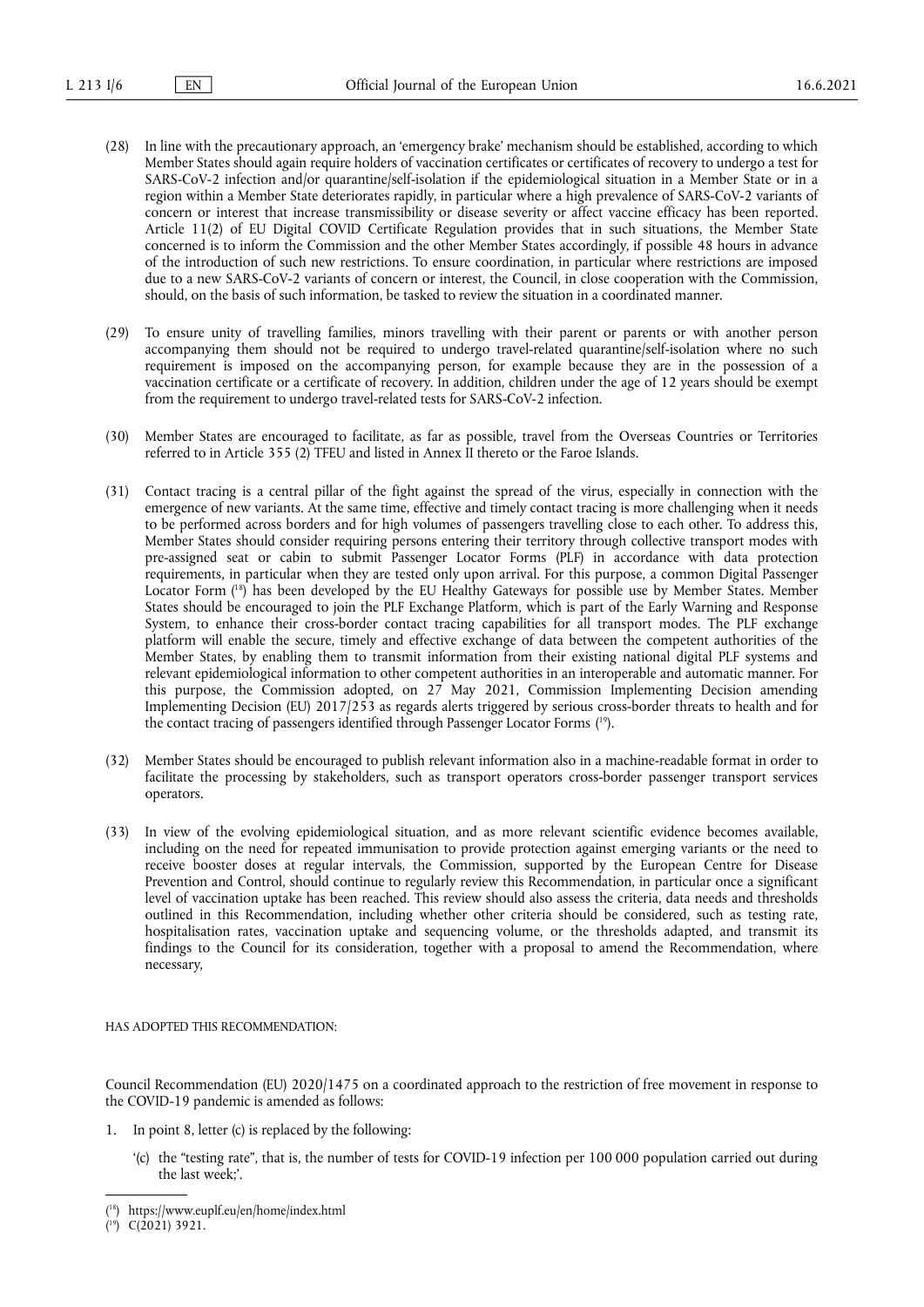- <span id="page-6-1"></span>2. In point 8, the following letters (d) and (e) are added:
	- '(d) vaccination uptake as reported by the European Centre for Disease Prevention and Control ( [20\)](#page-6-0);
	- (e) the prevalence of SARS-CoV-2 variants of concern or interest as reported by the European Centre for Disease Prevention and Control, taking into account sequencing volume and their level of transmission in the EU/EEA area.'.
- 3. In point 10, letters (a), (b) and (c) are replaced by the following:
	- '(a) green, if the 14-day cumulative COVID-19 case notification rate is less than 50 and the test positivity rate of tests for COVID-19 infection is less than 4 %; or if the 14-day cumulative COVID-19 case notification rate is less than 75 and the test positivity rate of tests for COVID-19 infection is less than 1 %;
	- (b) orange, if the 14-day cumulative COVID-19 case notification rate is less than 50 and the test positivity rate of tests for COVID-19 infection is 4 % or more; if the 14-day cumulative COVID-19 case notification rate is 50 or more but less than 75 and the test positivity rate of tests for COVID-19 infection is 1 % or more; or if the 14-day cumulative COVID-19 case notification rate ranges from 75 to 200 and the test positivity rate of tests for COVID-19 infection is less than 4 %;
	- (c) red, if the 14-day cumulative COVID-19 case notification rate ranges from 75 to 200 and the test positivity rate of tests for COVID-19 infection is 4 % or more, or if the 14-day cumulative COVID-19 case notification rate is more than 200 but less than 500;'.
- 4. In point 13, letters (b), (c) and (d) are replaced by the following:
	- '(b) Member States could take into account additional criteria and trends, including vaccination uptake. To this end, the European Centre for Disease Prevention and Control will provide data on the population size, the hospitalisation rate, the rate of ICU admission and the mortality rate, if available, on a weekly basis;
	- (c) Member States should take into account the epidemiological situation in their own territory, including the prevalence of SARS-CoV-2 variants of concern or interest, vaccination uptake, testing policies, the number of tests performed and test positivity rates, and other epidemiological indicators;
	- (d) Member States should take into account testing strategies and pay particular attention to the situation of areas with high testing rates, in particular areas with a testing rate of 10 000 or more tests for COVID-19 infection per 100 000 population during the last week.'.
- 5. In point 13, letter (e) is deleted.
- 6. Point 16a is replaced by the following:

'Member States should strongly discourage all non-essential travel to and from areas classified as "dark red" pursuant to point 10.

Member States should also strongly discourage all non-essential travel to and from areas with a high prevalence of SARS-CoV-2 variants of concern or interest and to and from areas with an unknown prevalence due to insufficient sequencing volume.

At the same time, Member States should seek to avoid disruptions to essential travel, to keep transport flows moving in line with the "Green Lanes" system as well as avoid disruptions to supply chains and the movement of workers and selfemployed persons travelling for professional or business reasons.'.

7. Point 17 is replaced by the following:

'Member States should in principle not refuse the entry of persons travelling from other Member States.

<span id="page-6-0"></span><sup>(</sup> [20\)](#page-6-1) <https://vaccinetracker.ecdc.europa.eu/public/extensions/COVID-19/vaccine-tracker.html>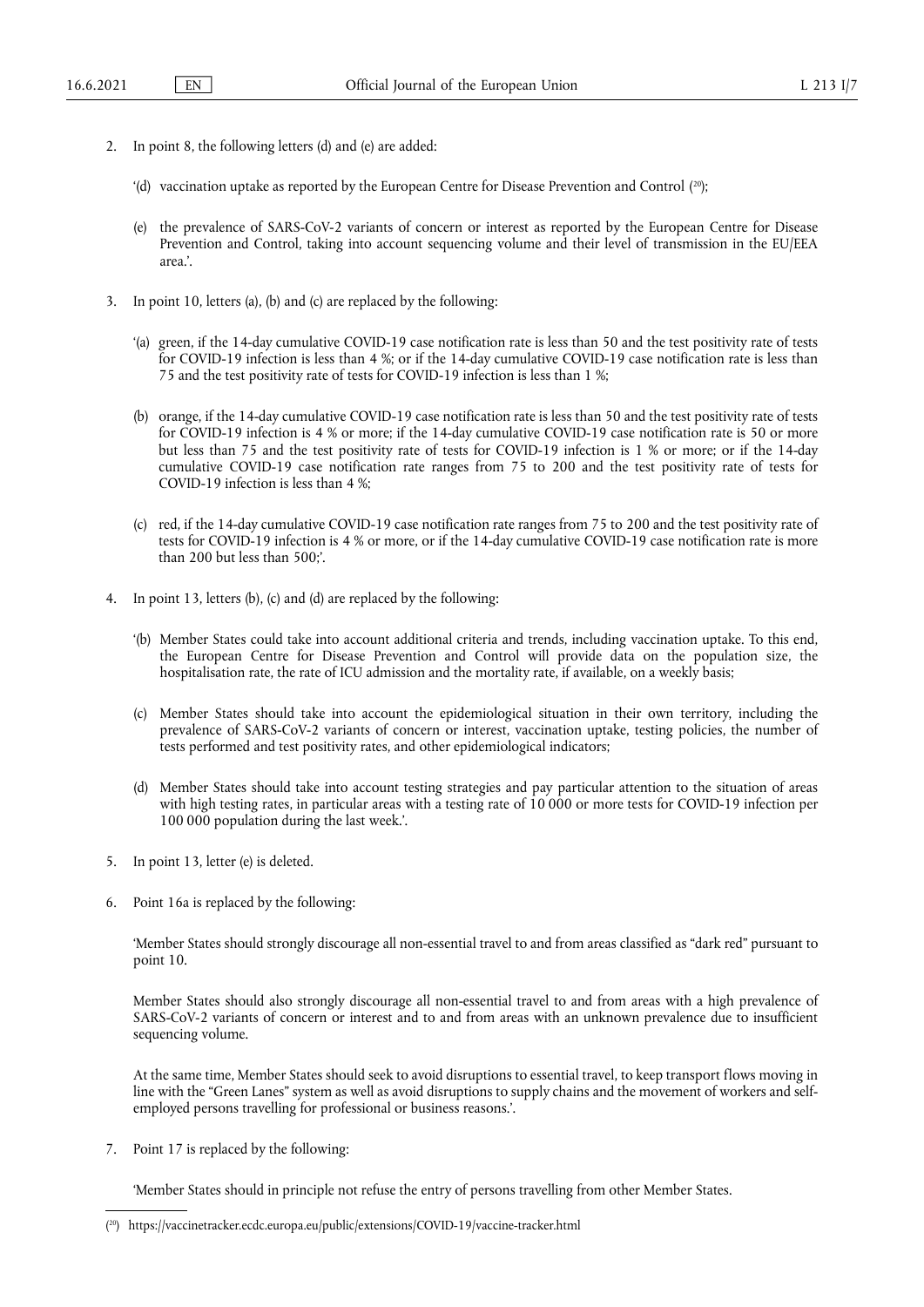Member States that consider necessary to introduce restrictions to free movement on grounds of public health, based on their own decision-making processes, could require persons travelling from an area classified as "orange", "red" or "grey" pursuant to point 10 to be in the possession of a test certificate issued in line with the EU Digital COVID Certificate Regulation indicating a negative test result obtained:

— not more than 72 hours before arrival, in case of molecular nucleic acid amplification test (NAAT); or

— not more than 48 hours before arrival, in case of a rapid antigen tests (RAT).

Persons travelling from an area classified as "orange" pursuant to point 10 who are not in the possession of such a test certificate could be required to undergo a test after arrival.

Persons travelling from an area classified as "red" or "grey" pursuant to point 10 who are not in the possession of such a test certificate could be required to undergo quarantine/self-isolation until a negative test result is obtained after arrival, unless the traveller develops symptoms of COVID-19.

Member States should strengthen coordination efforts on the length of quarantine/self-isolation and substitution possibilities. Wherever possible and in accordance with strategies decided by Member States, the development of testing should be encouraged.

<span id="page-7-1"></span>The test for SARS-CoV-2 infection required pursuant to this point could be either a molecular nucleic acid amplification test (NAAT) or a rapid antigen test listed in Annex I of the common list of COVID-19 rapid antigen tests agreed by the Health Security Committee ( [21\),](#page-7-0) as determined by the Member State of destination. Member States should offer affordable and widely available testing possibilities, while ensuring that doing so does not detract from the provision of essential public health services, in particular in terms of laboratory capacity.'.

8. The following point 17aa is inserted:

'By derogation from points 17 and 17a and without prejudice to point 18a, holders of vaccination certificates issued in line with the EU Digital COVID Certificate Regulation for a COVID-19 vaccine covered by the first sub-paragraph of Article 5(5) of that Regulation according to which at least 14 days have passed since full vaccination should not be subject to additional restrictions to free movement, such as additional travel-related testing for SARS-CoV-2 infection or travel-related self-isolation or quarantine. For the purpose of this Recommendation, full vaccination should be understood as:

- (a) having received the second dose in a 2-dose series;
- (b) having received a single-dose vaccine;
- (c) having received a single dose of a 2-dose vaccine after having previously been infected with SARS-CoV-2.

Member States could also lift such additional restrictions after the first dose of a 2-dose series, while taking into account the impact of SARS-CoV-2 variants of concern or interest on vaccine effectiveness after the administration of only one dose, as well as for vaccines covered by the second sub-paragraph of Article 5(5) of EU Digital COVID Certificate Regulation'.

9. The following point 17ab is inserted:

'By derogation from points 17 and 17a and without prejudice to point 18a, holders of certificates of a recovery issued in line with the EU Digital COVID Certificate Regulation indicating that less than 180 days have passed since the date of the first positive test result should be not be subject to additional restrictions to free movement, such as additional travel-related testing for SARS-CoV-2 infection or travel-related self-isolation or quarantine.'.

10. After point 17b, the following heading is inserted:

'Addressing variants of concern or interest'.

11. Point 18 is replaced by the following:

'Member States should take into account the prevalence of SARS-CoV-2 variants of concern or interest, especially variants that increase transmissibility or disease severity or affect vaccine efficacy, as well as sequencing volume and their level of transmission in the EU/EEA area, regardless how the area concerned is classified. For this purpose, Member States should make use of the data and risk assessments published by the European Centre for Disease

<span id="page-7-0"></span><sup>(</sup> [21\)](#page-7-1) Available at: [https://ec.europa.eu/health/sites/default/files/preparedness\\_response/docs/covid-19\\_rat\\_common-list\\_en.pdf](https://ec.europa.eu/health/sites/default/files/preparedness_response/docs/covid-19_rat_common-list_en.pdf)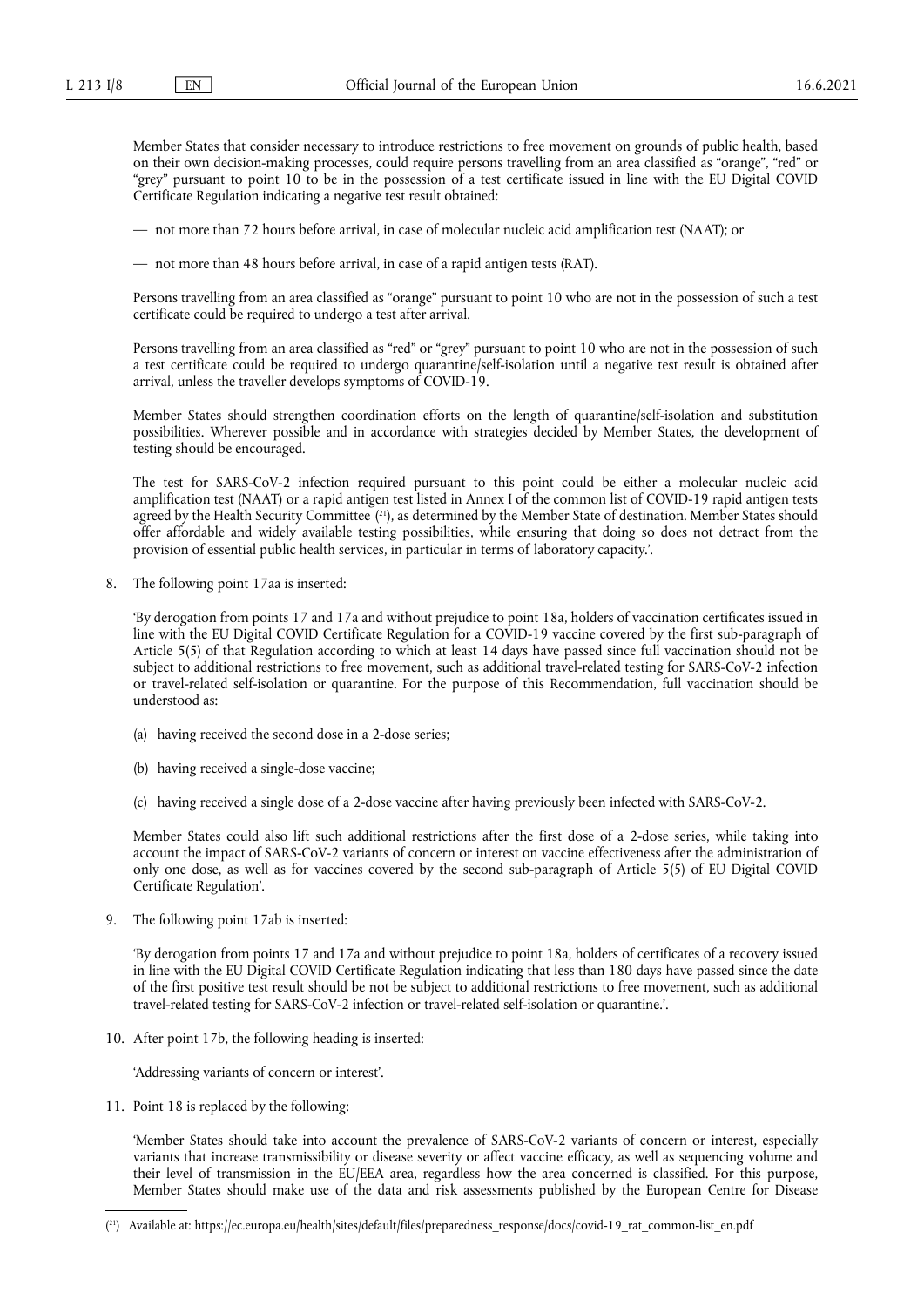Prevention and Control on variants of concern or interest in the EU/EEA. To obtain timely and accurate information on the emergence and circulation of SARS-CoV-2 variants of concern or interest, Member States should meet the sequencing volumes of at least 10 % or 500 sequences of SARS-CoV-2-positive cases sequenced per week recommended by the European Centre for Disease Prevention and Control.

Member States should, on a weekly basis, provide data on the results of the sequencing of SARS-CoV-2-positive cases and sequencing volume, including at regional level to ensure that any measures can be targeted to those regions where they are strictly necessary.'.

12. The following point 18a is inserted:

'Where the epidemiological situation in a region within a Member State or in a Member State deteriorates rapidly, in particular due to a high prevalence of SARS-CoV-2 variants of concern or interest that:

- (a) increase variant transmissibility and infection severity, impact immunity or affect vaccine effectiveness, and
- (b) there is no comparable relevant community transmission in the majority of other Member States,

Member States could trigger an emergency brake. On this basis, Member States should, exceptionally and temporarily, require holders of vaccination certificates or certificates of recovery issued in line with the EU Digital COVID Certificate Regulation to undergo a test for SARS-CoV-2 infection and/or quarantine/self-isolation. Wherever possible, such measures should be limited to the regional level.

Before triggering the emergency brake, Member States should, on the basis of the assessment of relevant evidence by the European Centre for Disease Prevention and Control and national health authorities, pay particular attention to:

- (a) variants of concern or interest with detected cases of onward community transmission in the area concerned, and
- (b) the sequencing volume in the Member State concerned, notably whether it is significantly below or above the levels recommended by the European Centre for Disease Prevention and Control.

Based on information provided to the Commission and the Member States pursuant to Article 11 of EU Digital COVID Certificate Regulation, and in particular where restrictions are imposed due to a new SARS-CoV-2 variants of concern or interest, the Council, in close cooperation with the Commission and supported by the European Centre for Disease Prevention and Control, should review the situation in a coordinated manner. At this occasion, the Commission, could, where necessary and as appropriate, submit proposals on harmonised criteria for the mapping of areas where new SARS-CoV-2 variants of concern or interest have been reported.'.

13. After point 18a, the following heading is inserted:

'Specific categories of travellers and other provisions'.

14. Point 19a is replaced by the following:

'Pursuant to point 17a, and subject to the exemptions in points 17aa and 17ab, travellers with an essential function or need travelling from a "dark red" area should fulfil testing requirements and undergo quarantine/self-isolation, provided that this does not have a disproportionate impact on the exercise of their function or need.

By way of derogation, transport workers and transport service providers pursuant to point 19(b) should not be required to undergo a test for COVID-19 infection or quarantine in line with points 17 and 17a while exercising this essential function. Where a Member State triggers the emergency brake pursuant to point 18a and, as a result, requires transport workers and transport service providers to undergo a test for COVID-19 infection, rapid antigen tests should be used and no quarantine be required, which should not lead to transport disruptions. Should transport or supply chain disruptions occur, Member States should lift or repeal any such systematic testing requirements immediately in order to preserve the functioning of the "Green Lanes".'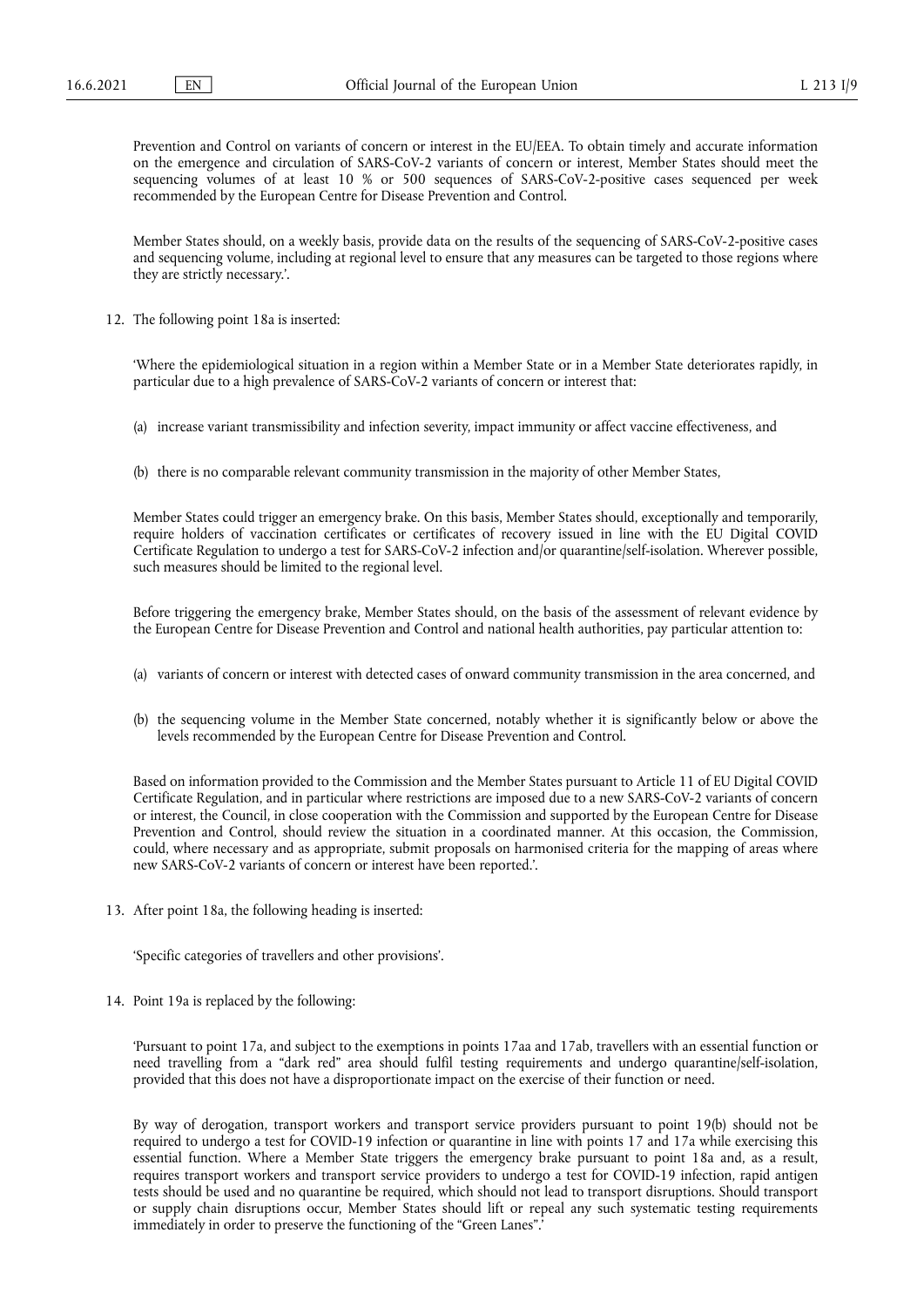15. Point 19b is replaced by the following:

'In addition to the exemptions in point 19a, Member States should not require persons living in border regions and travelling across the border on a daily or frequent basis for the purposes of work, business, education, family, medical care or caregiving to undergo a test or quarantine/self-isolation, in particular persons exercising critical functions or essential for critical infrastructure. If a testing requirement on cross-border travel is introduced in these regions, the frequency and type of tests on such persons should be proportionate and should allow for the exemptions set out in points 17aa and 17ab. If the epidemiological situation on both sides of the border is comparable, no travel-related testing requirement should be imposed. Persons who claim that their situation falls within the scope of this point could be required to provide documentary evidence or submit a declaration to this effect.'.

16. The following point 19c is inserted:

'Minors travelling with their parent or parents or with another person accompanying them should not be required to undergo travel-related quarantine/self-isolation where no such requirement is imposed on the accompanying person, for example due to the exemptions in point 17aa and 17ab. In addition, children under the age of 12 years should be exempt from the requirement to undergo travel-related tests for SARS-CoV-2 infection.'.

17. Point 20 is replaced by the following:

<span id="page-9-2"></span>'Member States should consider requiring persons travelling to their territory by means of collective transport modes with pre-assigned seat or cabin to submit Passenger Locator Forms (PLF) in accordance with data protection requirements. For this purpose, Member States are encouraged to make use of the common Digital Passenger Locator Form developed by the EU Healthy Gateways ( [22\).](#page-9-0) Member States should also consider joining the PLF Exchange Platform to enhance their cross-border contact tracing capabilities for all transport modes.'.

18. Point 23 is replaced by the following:

'If a person develops symptoms upon arrival at the destination, testing, diagnosis, isolation and contact tracing should take place in accordance with the local practice, and entry should not be refused. Information on cases detected on arrival should be immediately shared with the public health authorities of the countries the person concerned has resided in during the previous 14 days for contact tracing purposes, using, where applicable, the PLF Exchange Platform, or otherwise the Early Warning and Response System.'.

19. Point 25 is replaced by the following:

'In line with Article 11 of EU Digital COVID Certificate Regulation*,* Member States should provide relevant stakeholders and the general public with clear, comprehensive and timely information about any restrictions to free movement, any accompanying requirements (for example the need to undergo a pre-departure test, which specific tests for SARS-CoV-2 infection qualify for the waiving of restrictions, or the need to submit passenger locator forms), as well as the measures applied to travellers travelling from risk areas as early as possible before new measures come into effect. As a general rule, this information should be published 24 hours before the measures come into effect, taking into account that some flexibility is required for epidemiological emergencies. The information should also be published in a machine-readable format.

This information should be regularly updated by Member States and also be made available on the "Re-open EU" web platform, which should contain the map published regularly by the European Centre for Disease Prevention and Control pursuant to points 10 and 11.

The substance of the measures, their geographical scope and the categories of persons to whom they apply should be clearly described.'.

20. After point 25, the following heading is inserted:

'Rollout of the EU Digital COVID Certificate'.

21. The following point 25a is inserted:

<span id="page-9-3"></span>'The rollout of the EU Digital COVID Certificate should start as soon as possible, based on the technical specifications developed by the Member States in the eHealth Network ( [23\)](#page-9-1).

<span id="page-9-0"></span><sup>(</sup> [22\)](#page-9-2) <https://www.euplf.eu/en/home/index.html>

<span id="page-9-1"></span><sup>(</sup> [23\)](#page-9-3) Available at: [https://ec.europa.eu/health/ehealth/covid-19\\_en](https://ec.europa.eu/health/ehealth/covid-19_en)